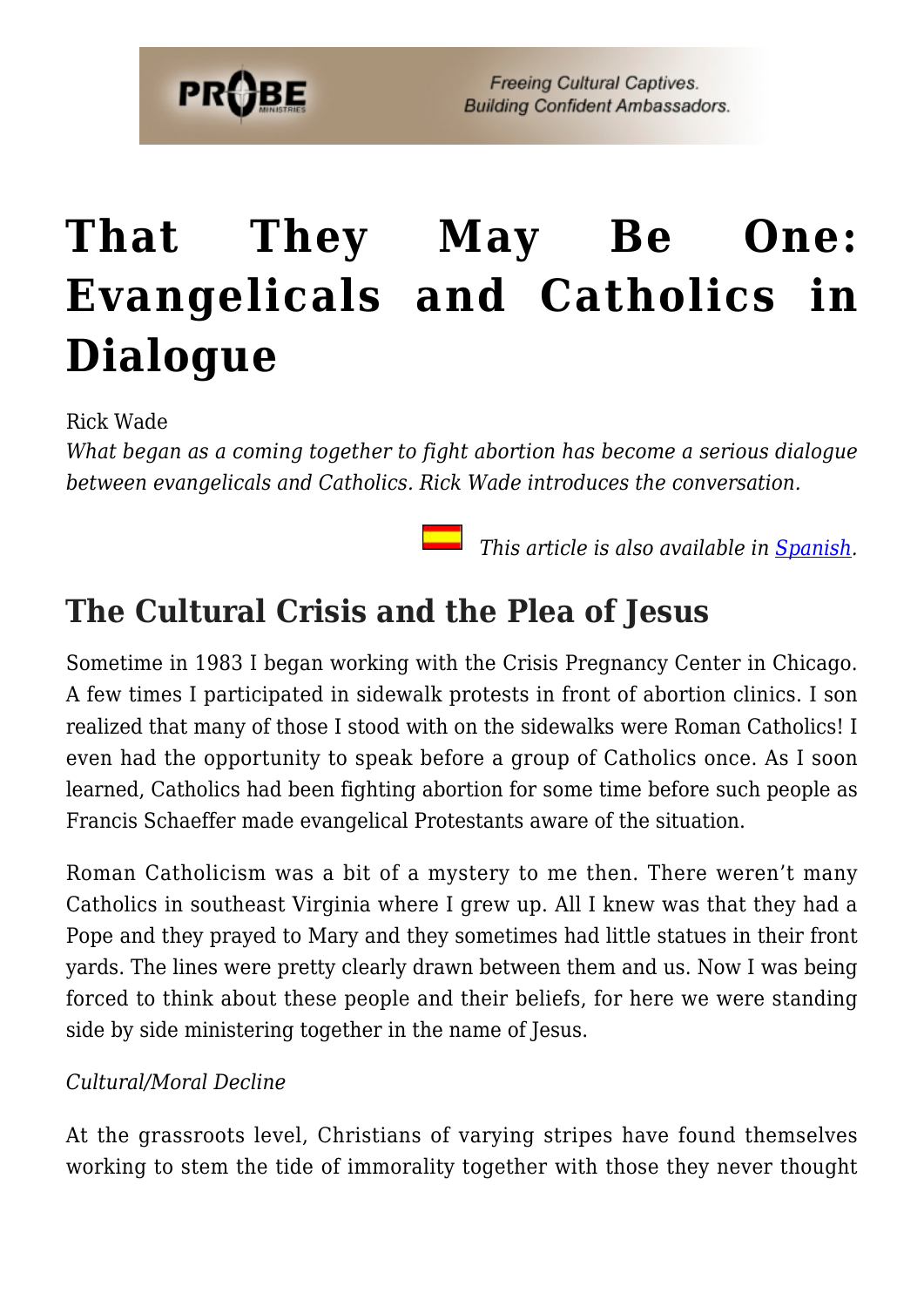

they'd be working with. In the 1980s, abortion was perhaps *the* most visible example of a gulf that was widening in America. Not only abortion, but illegitimacy, sexual license in its various forms, a skyrocketing divorce rate and other social ills divided those who accepted traditional, Judeo-Christian morality from those who didn't. People began talking about the "culture war." Because our influence has waned, we have found that we no longer have the luxury of casting stones at "those Catholics over there," for we are being forced by our cultural circumstances to work at protecting a mutually held set of values.

In the book *Evangelicals and Catholics: Toward a Common Mission,* Chuck Colson reviews the social/ethical shift in America.[{2}](#page-17-0) With the loss of confidence in our ability to know universal, objective truth, we have turned to the subjective and practical. Getting things done is what counts. Power has replaced reason as the primary tool for change. Liberal politics determines the readings offered in literature courses in colleges. Radical multiculturalism has skewed representations of the West to make us *the* source of oppression for the rest of the world. "Just as the loss of truth leads to the loss of cultural integrity," says Colson, "so the loss of cultural integrity results in the disintegration of common moral order and its expression in political consensus."[{3}](#page--1-0) Individual choice trumps the common good; each has his or her own rules. Abortion is a choice. The practice of homosexuality is a choice. Self-expression is the essence of freedom, regardless of how it affects others. And on it goes.

One of the ironic consequences of this potentially is the loss of the freedom we so desperately seek. This is because there must be some order in society. If everyone goes in different directions, the government will have to step in to establish order. What are Christians to do? Evangelicals are strong in the area of evangelism. Is there more that can be done on the cultural level?

#### *The Grassroots Response*

Back to the sidewalks of Chicago. "In front of abortion clinics," says Colson,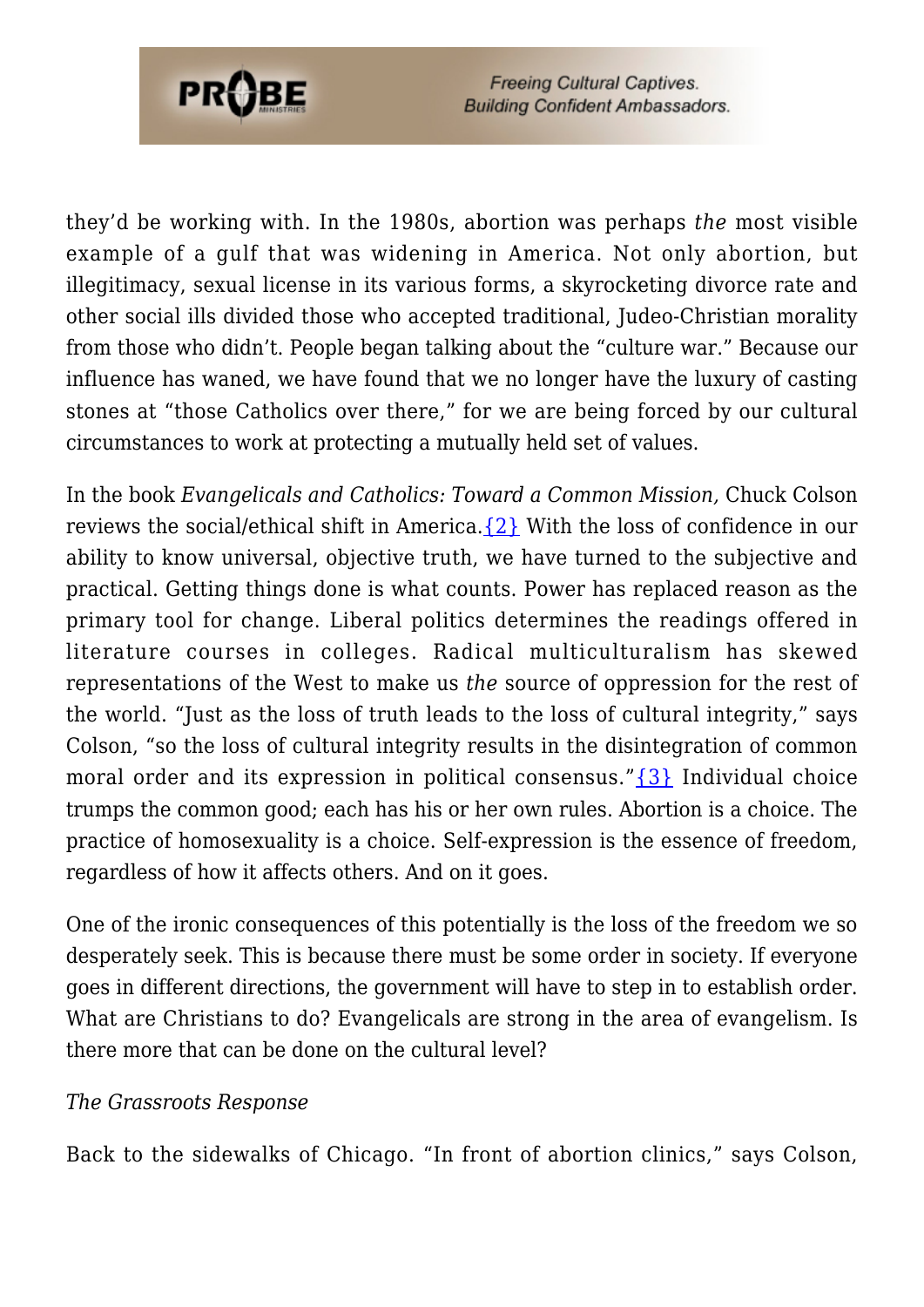

"Catholics join hands with Baptists, Methodists, and Episcopalians to pray and sing hymns. Side by side they pass out pamphlets and urge incoming women to spare their babies." This new coming together extends to other areas as well. Colson continues:

Both evangelicals and Catholics are offended by the blasphemy, violence, and sexual promiscuity endorsed by both the artistic elite and the popular culture in America today. On university campuses, evangelical students whose Christian faith comes under frequent assault often find Catholic professors to be their only allies. Evangelicals cheer as a Catholic nun, having devoted her life to serving the poor in the name of Christ, boldly confronts the president of the United States over his pro-abortion policies. Thousands of Catholic young people join the True Love Waits movement, in which teenagers pledge to save sex for marriage, a program that originated with Baptists. $\{4\}$ 

This has provided the groundwork for what is being called the "new ecumenism," a recent upsurge in interest in finding common cause with others who believe in Jesus Christ as the divine Son of God. Having seen this new grassroots unity in the cause of Christian morality, scholars and pastors are meeting together to see where the different traditions of Christians agree and disagree with each other, with a view to presenting a united front in the culture war.

#### *Jesus' Prayer*

Speaking of His church, Jesus asked the Father, "that they may all be one, just as you, Father, are in me, and I in you, that they also may be in us, so that the world may believe that you have sent me. . . . I in them and you in me, that they may become perfectly one, so that the world may know that you sent me and loved them even as you loved me." (John 17:21-23 ESV) In addition to the culture war, Christians have as a motive for unity the prayer of Jesus. Division in the Church is like a body divided: how will it work as a unit to accomplish its tasks? Jesus was not talking about unity at any price, but we can't let that idea prevent us from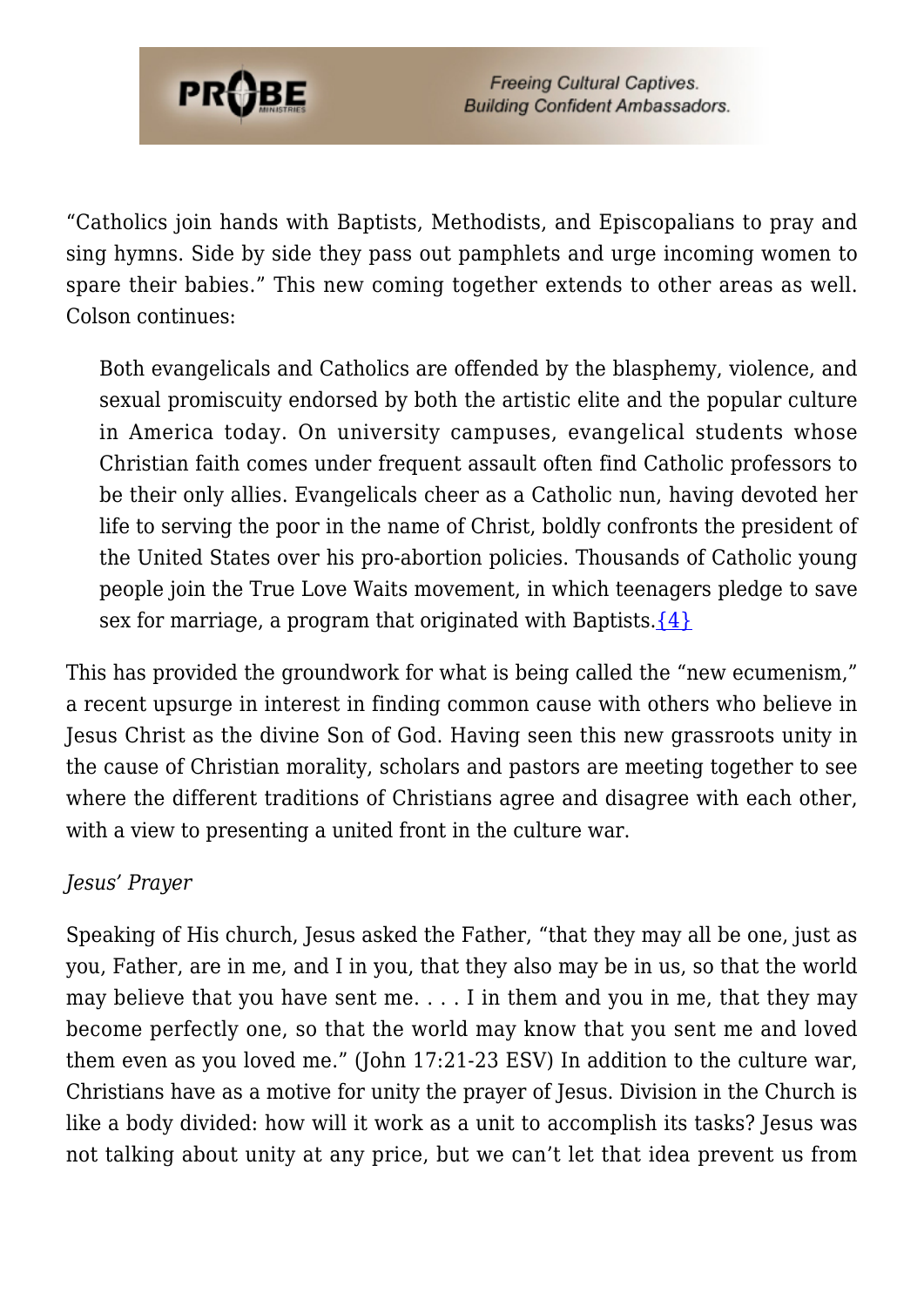

seeking it where it is legitimate in *God's* eyes.

# **The New Ecumenism**

The cultural shift and the prayer of Jesus have led thinkers in the different Christian traditions to come together to see what can be done to promote the cause of unity. A conversation which began in earnest with the participants of Evangelicals and Catholics Together in the mid-'90s has branched out resulting in magazines, books and conferences devoted to this issue. In fact, in November 2001, I attended a conference called "Christian Unity and the Divisions We Must Sustain," which included Evangelicals, Catholics and Eastern Orthodox believers[.{5}](#page-17-2)

Participants in these discussions refer to themselves as "traditional" Christians. By "traditional" they mean those who "are freely bound by a normative tradition that is the bearer of truth," in the words of Richard John Neuhaus. $\{6\}$  Traditional Christians trace their heritage back to the apostles, rather than adopting as ultimately authoritative the ideas of modern scholarship. They accept the Bible as the authoritative Word of God and the great creeds of the early centuries as summaries of authentic apostolic teaching. They agree on such things as the Trinity, the Virgin Birth, and salvation through Jesus Christ the divine Son of God. Because of their acceptance of such fundamental truths, it is often noted that a traditional Evangelical has more in common with a traditional Catholic than with a liberal Protestant who denies the deity of Christ and other fundamental Christian truths.

## *20th Century Ecumenical Movement*

For some of our older readers the word *ecumenical* probably brings to mind the movement of the 20th century spearheaded by the World Council of Churches and the National Council of Churches, which took a decidedly unbiblical turn in the mid 1960s. I can remember hearing people in my church speak of it is very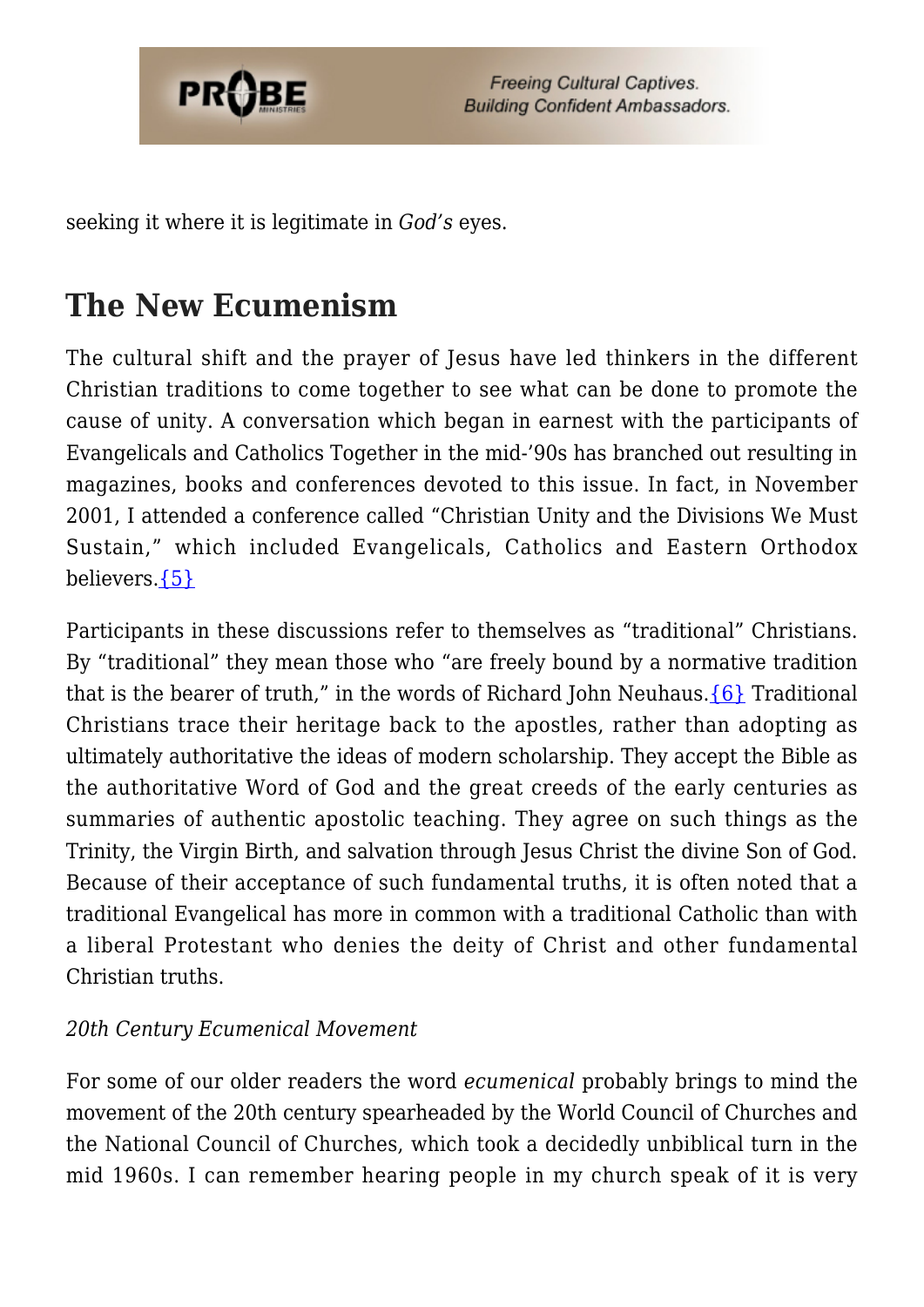

disparaging tones. Is this new ecumenism like the old one?

Participants take great pains to distinguish the new ecumenism from the old one. The latter began in 1910 in Edinburgh for the purpose of bringing Protestants together, primarily for missions[.{7}](#page-18-0) At first its aims were admirable. After World War II, however, the focus shifted to the social and political. In 1966 at theWorld Conference on Church and Society the shift became public. "Thereafter the ideological radicals increased," says theologian Tom Oden. The movement took a turn "toward revolutionary rhetoric, social engineering, and regulatory politics."[{8}](#page-18-1) It tried to form alliances around the "edges" of Christian life and belief, so to speak. In other words, it was interested in what the Church's role was in the world on the social and political level. Orthodox doctrine became expendable when inconvenient. Today that movement is floundering, and some predict it won't last much longer.

## *The New/Old Ecumenism*

The new ecumenism, on the other hand, rejects the demands of modernity, which seeks to supplant ancient apostolic truth with its own wisdom, and instead allows apostolic truth to become modernity's critic. Oden says that, "We cannot rightly confess the unity of the church without re-grounding that unity in the apostolic teaching that was hammered out on the anvil of martyrdom and defined by the early conciliar process, when heresies were rejected and the ancient orthodox consensus defined.["{9}](#page-18-2)

The new ecumenists look to Scripture and to the early ecumenical creeds like the Apostles Creed as definitive of Christian doctrine. With all their differences they look to a core of beliefs held historically upon which they all agree. From this basis they then discuss their differences and consider what they together might do to influence their society with the Christian worldview.

In this day of postmodern relativism and constructivism, it would be easy to see this discussion as another example of picking and choosing one's truths; or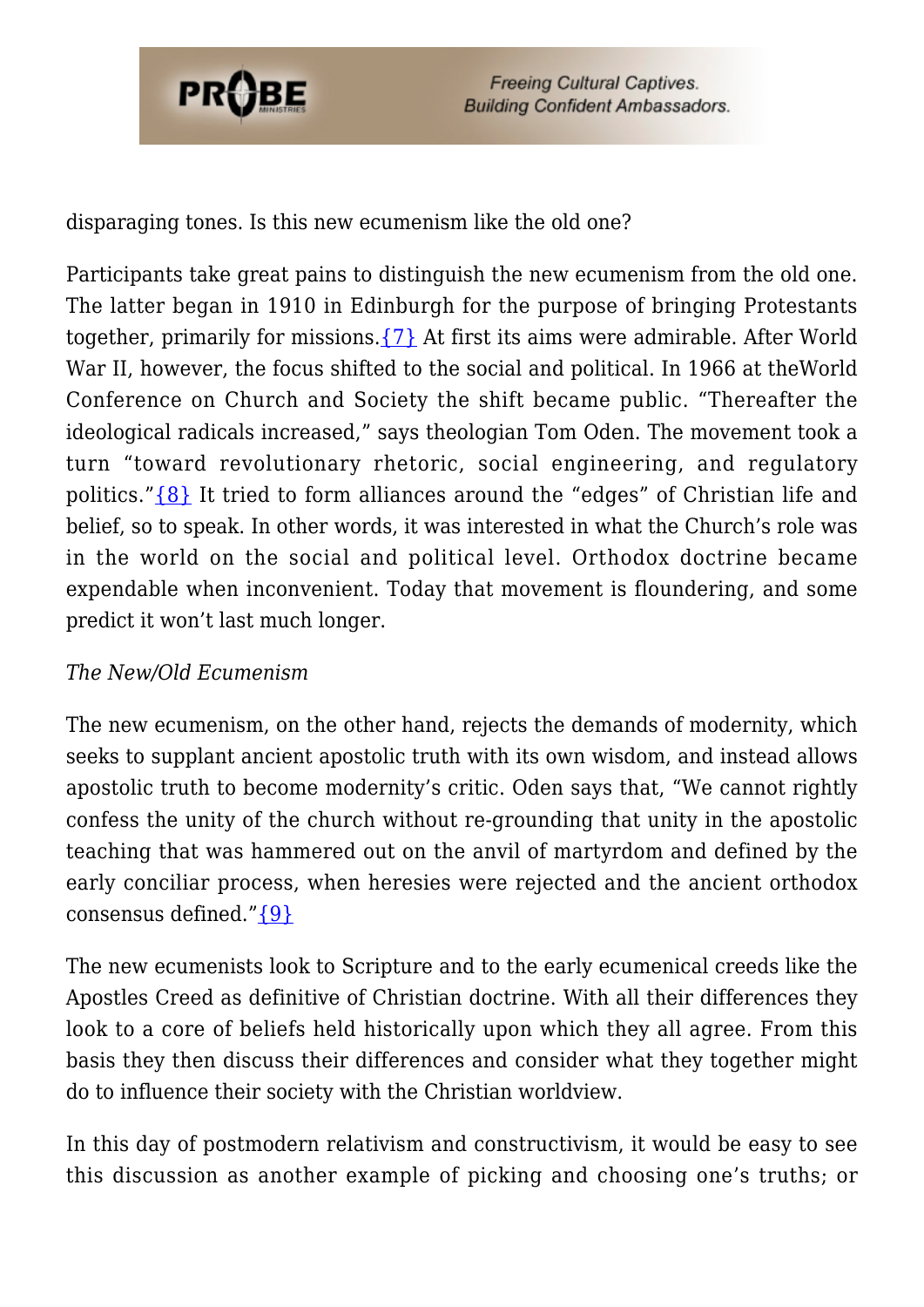

putting together beliefs we find suited to our tastes with no regard for whether they're really *true.* This isn't the attitude being brought to this subject; the new ecumenism insists on the primacy of truth. This means that discussions can be rather intense, for the participants don't feel the freedom to manipulate doctrine in order to reach consensus. At the "Christian Unity" conference speakers stated boldly where they believed their tradition was correct and others incorrect, and they expected the same boldness from others. There was no rancor, but neither was there any waffling. I overheard one Catholic congratulate Al Mohler, a Baptist, on his talk in which Mohler made it clear that, according to evangelical theology, Rome was simply wrong. "May your tribe increase!" the Catholic priest said. Not because he himself didn't care about theological distinctions or was trying to work out some kind of postmodern mixing and matching of beliefs. No, it was because he appreciated the fact that Mohler was willing to stand firm on what he believes to be true. This attitude is necessary not only to maintain theological integrity within the Church but is essential if we wish to give our culture something it doesn't already have.

This is the spirit, says Tom Oden, a Methodist theologian, of the earliest ecumenism–that of the early Church–which produced the great creeds of the faith. Oden provides a nice summary of the differences between the two ecumenisms. Whereas the old ecumenism of the 20th C. distrusted the ancient ecumenism, the new one embraces it. The old one accommodated modernism uncritically, whereas the new is critical of the failed ideas of modernism. The former was utopian, the latter realistic. The former sought negotiated unity, whereas the latter is based on truth. The former was politics-driven the latter is Spirit-led.  $\{10\}$ 

#### *Meetings and Documents*

How did this movement shift from abortion mill sidewalks to the conference rooms of Christian scholars? In the early '90s, Charles Colson and Richard John Neuhaus began leading a series of discussions between Evangelical and Catholic scholars which produced in 1994 a document titled "Evangelicals and Catholics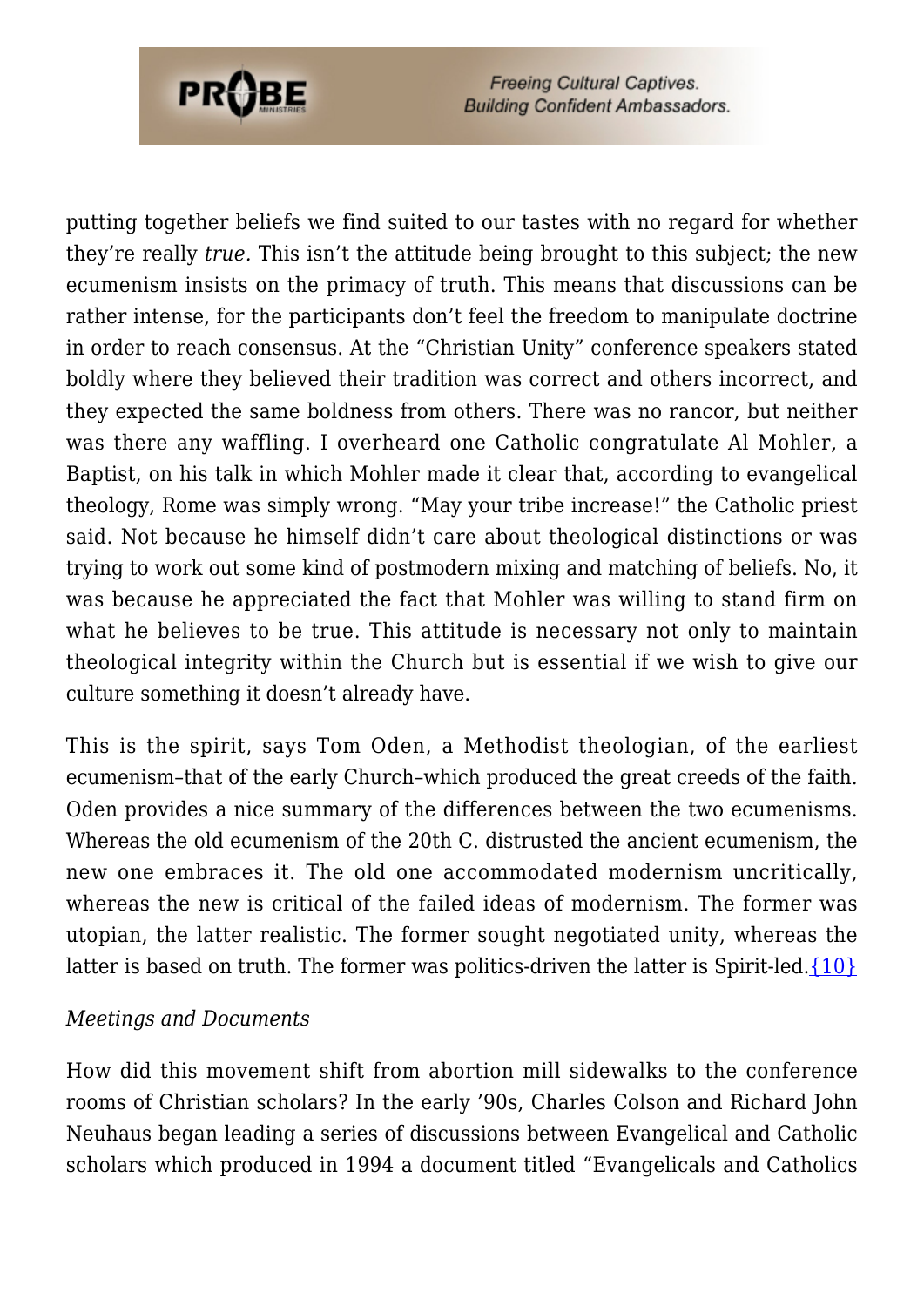

Together: The Christian Mission in the Third Millennium." $\{11\}$  In the introductory section one finds this statement summarizing their fundamental conviction:

As Christ is one, so the Christian mission is one. That one mission can be and should be advanced in diverse ways. Legitimate diversity, however, should not be confused with existing divisions between Christians that obscure the one Christ and hinder the one mission. There is a necessary connection between the visible unity of Christians and the mission of the one Christ. We together pray for the fulfillment of the prayer of Our lord: "May they all be one; as you, Father, are in me, and I in you, so also may they be in us, that the world may believe that you sent me." (John 17)

Based upon this conviction they go on to discuss agreements, disagreements, and hopes for the future. Participants in the discussion included such Evangelicals as Kent Hill, Richard Land, and John White. Such notables as J.I. Packer,  $\{12\}$ Nathan Hatch, Thomas Oden, Pat Robertson, Richard Mouw, and Os Guinness endorsed the document.

This document was followed in 1998 by one titled "The Gift of Salvation," which discusses the issues of justification and baptism and others related to salvation. The level of agreement indicated drew some strong criticisms from some Evangelical scholars,  $\{13\}$  the main source of contention being the doctrine of justification, a central issue in the Reformation. Critics didn't find the line as clearly drawn as they would like. Is justification purely *forensic*? In other words, is it simply a matter of God declaring us righteous apart from anything whatsoever we do (the Protestant view)? Or is it *intrinsic*, in other words, a matter of God working something *in* us which becomes part of our justification(the Catholic view)? To put it another way, is it purely external or internal? Or is it both? $\{14\}$ 

In May, 1995, the Fellowship of St. James and Rose Hill College sponsored a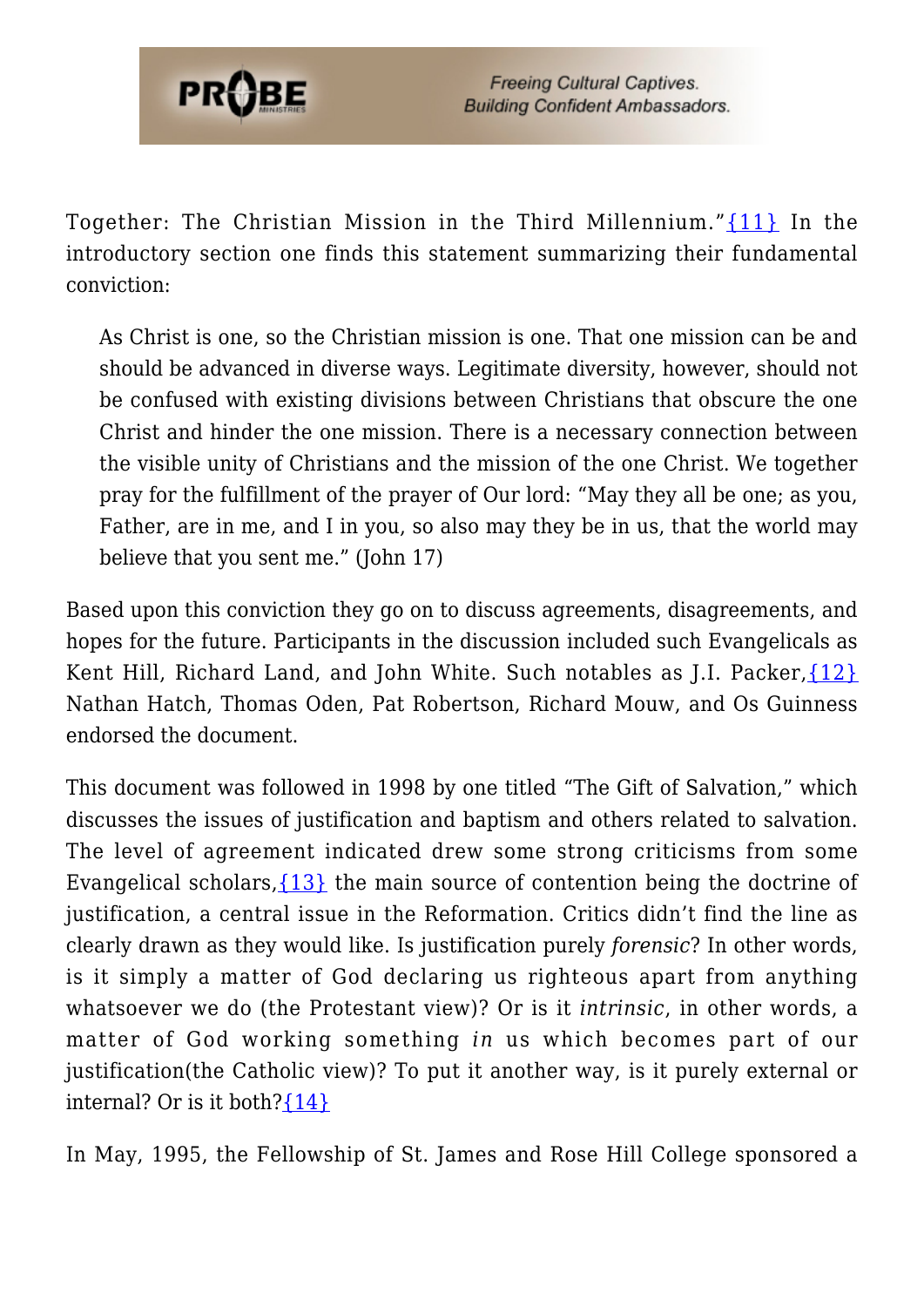

series of talks between evangelical Protestants, Eastern Orthodox and Roman Catholics with a view to doing much the same as Evangelicals and Catholics Together except that Orthodox Christians were involved.[{15}](#page-18-8) Participants included Richard John Neuhaus, Harold O.J. Brown, Patrick Henry Reardon, Peter Kreeft, J.I. Packer, and Kallistos Ware. As James Cutsinger writes, the purpose was "to test whether an ecumenical orthodoxy, solidly based on the classic Christian faith as expressed in the Scripture and ecumenical councils, could become the foundation for a unified and transformative witness to the present age." ${16}$  An important theme of this conference, as with ECT, was truth. Says Neuhaus: "The new ecumenism, as reflected also in ECT, is adamant that truth and unity must not be pitted against one another, that the only unity we seek is unity in the truth, and the only truth we acknowledge is the truth by which we are united." $\{17\}$ 

### *Two Projects*

There are two projects guiding this discussion which sometimes overlap but often don't. The first is the culture war. Some are convinced that there cannot be full communion between the traditions because our doctrinal differences are too significant, so we should stick to doing battle with our culture over the moral issues of the day. After all, this is where the conversation began. Here, it is the broader Christian worldview which is important, not so much detailed questions about justification and baptism and so on. What these scholars hope to do is make us aware of our commonalities so we feel free to minister together in certain arenas, and then to rally each other to the cause of presenting a Christian view in matters of social and cultural importance today

The second project is shaped by Jesus' prayer that we be united. Having seen that we *do* believe some things in common, as evidenced by the fight against abortion, the next step is to dig more deeply and see if we can find a more fundamental unity. The focus here is on theological agreements and disagreements. The beliefs of all involved come under scrutiny. Some scholars will be satisfied with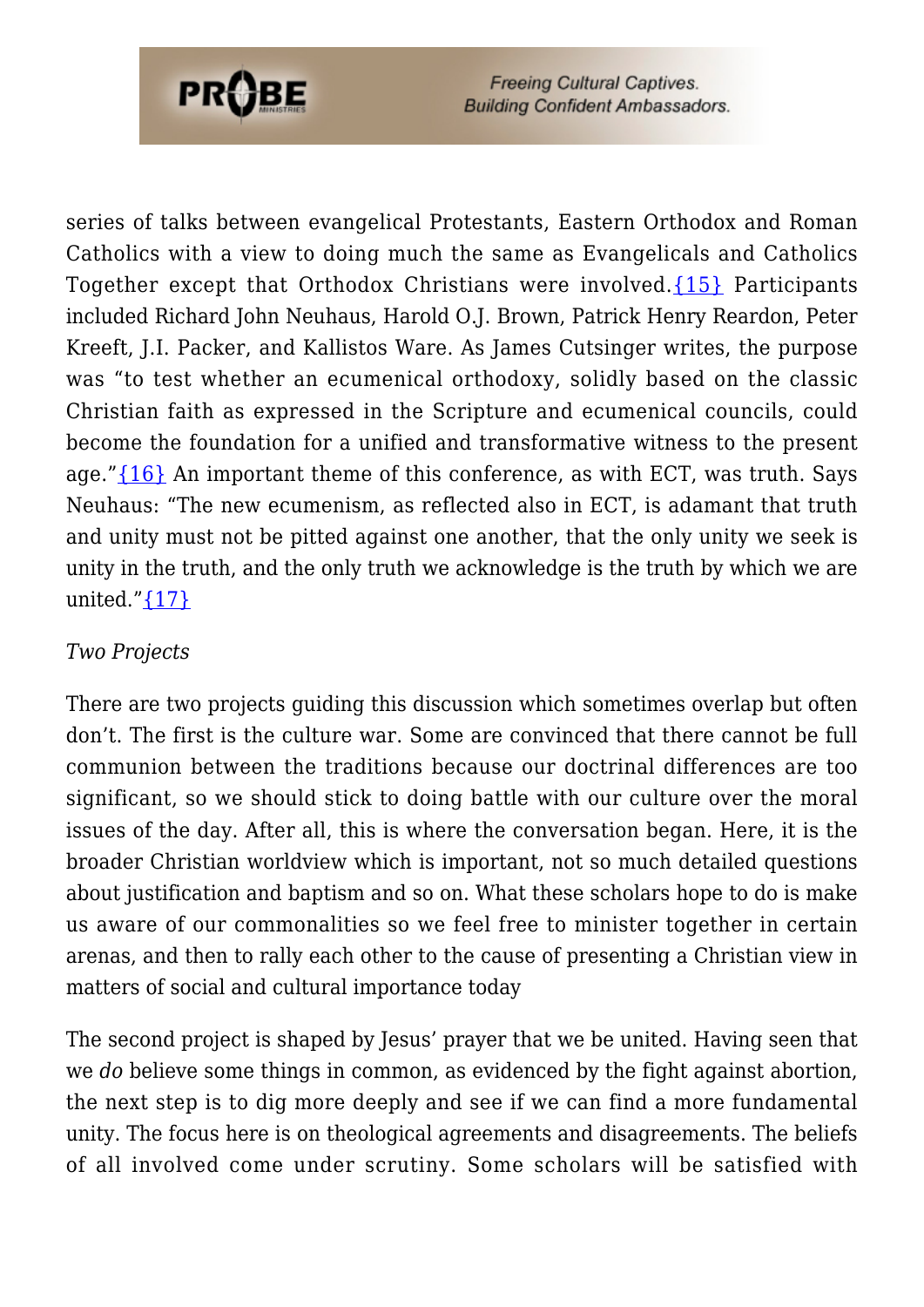

discovering and clarifying beliefs held in common. Others state boldly that the goal can be none other than full communion between traditions if not the joining of all into one.

# *Impulse of the Holy Spirit*

Participants are convinced that this is a move of the Holy Spirit. How else could those who have battled for so long and who are so convinced of the truth of their own tradition be willing to discuss these matters with the real hope of being drawn closer together? Theologian Tom Oden says this: "What is happening? God is awakening in grass roots Christianity a ground swell of longing for classic ecumenical teaching in all communions. There are innumerable lay embodiments of this unity."[{18}](#page-18-11) There is a new longing to go back to our roots to rediscover our historical identity in the face of a world that leaves identity up for grabs. Could it be that the Spirit is indeed working to bring the church closer together in our day?

# **Theological Agreements and Disagreements**

As noted previously, those who participate in the new ecumenism refer to themselves as "traditional Christians." They look to the early church to rediscover their roots. They hold to the Apostles and Nicene Creeds and others of the early ecumenical creeds.

J.I. Packer provides a helpful summary of the doctrines traditional Christians hold. They are:

- The canonical Scriptures as the repository and channel of Christ-centered divine revelation.
- The triune God as sovereign in creation , providence and grace.
- Faith in Jesus Christ as God incarnate, the one mediator between God and man.
- Seeing Christians as a family of forgiven sinners . . . empowered for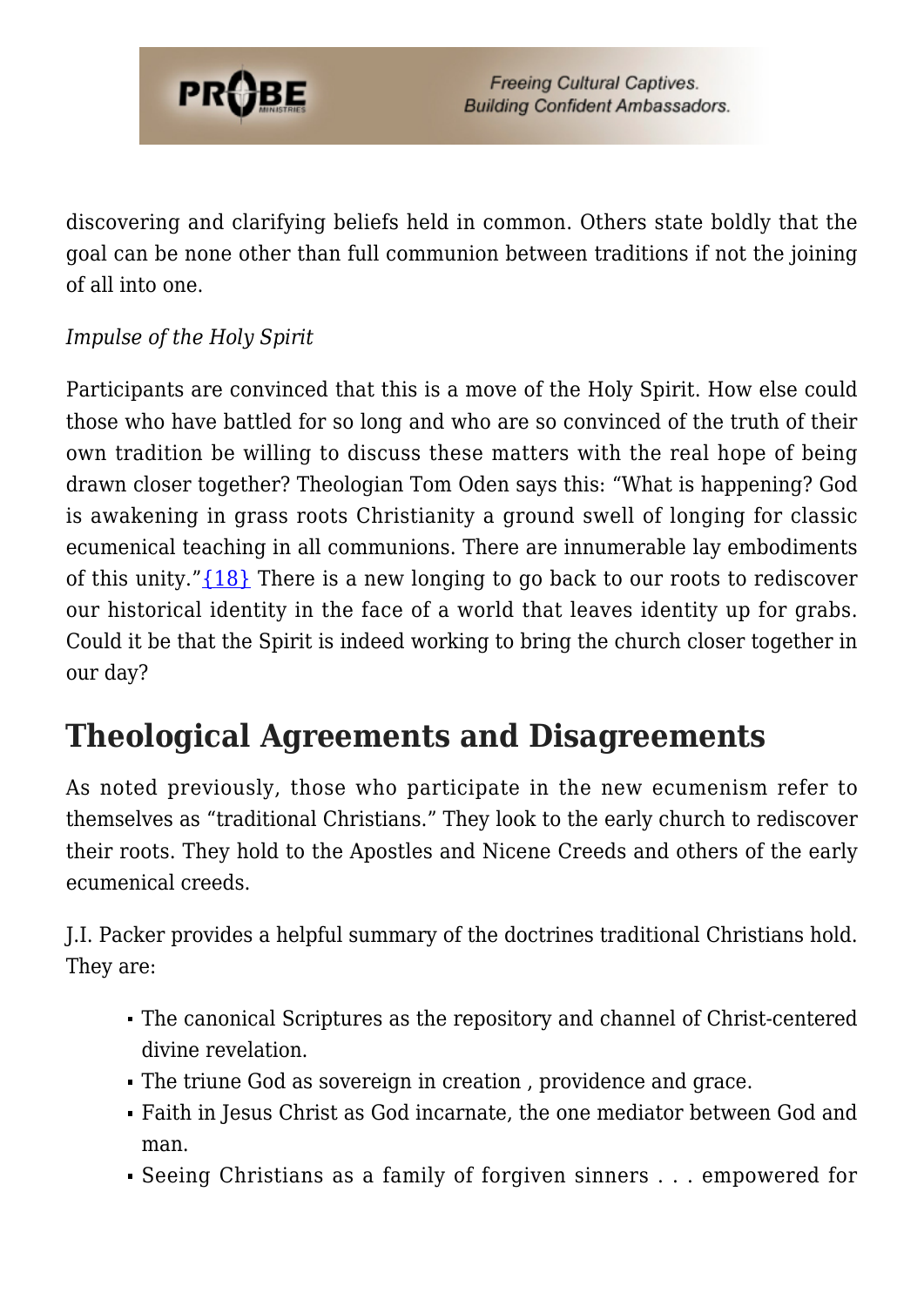

godliness by the Holy Spirit.

- Seeing the church as a single supernatural society.
- The sacraments of baptism and Holy Communion "as necessities of obedience, gestures of worship and means of communion with God in Christ."
- The practice of prayer, obedience, love and service.
- Dealing appropriately with the personal reality of evil.
- Expecting death and final judgment to lead into the endless joy of heaven." $\{19\}$

Because Roman Catholicism is such an unknown to many evangelicals, it is just assumed by many that its teachings are all radically different from our own. The list of doctrines just given, however, proves how close we are on central issues. In fact, the well-respected Presbyterian theologian J. Gresham Machen said this in the context of his battles with liberalism:

How great is the common heritage that unites the Roman Catholic Church, with it maintenance of the authority of Scripture and with it acceptance of the great early creeds, to devout Protestants today! We would not indeed obscure the difference which divides us from Rome. The gulf is indeed profound. But profound as it is, it seems almost trifling compared to the abyss which stands between us and many ministers of our own church[.{20}](#page-17-4)

With all this in common, however, we must recognize our differences as well since they are significant. Roman Catholics believe the church magisterium is the ultimately authoritative voice for the church since it is the church that has been made the pillar and ground of the truth. At the very head, of course, is the Pope who is believed to be the successor of Peter. Protestants emphasize the priesthood of the believer for whom Scripture is the final authority. Catholics believe the grace of God unto salvation is mediated through baptism while Protestants see baptism more as symbolic than as efficacious. Catholics revere Mary and pray to her and the saints. Evangelicals see Mary as a woman born in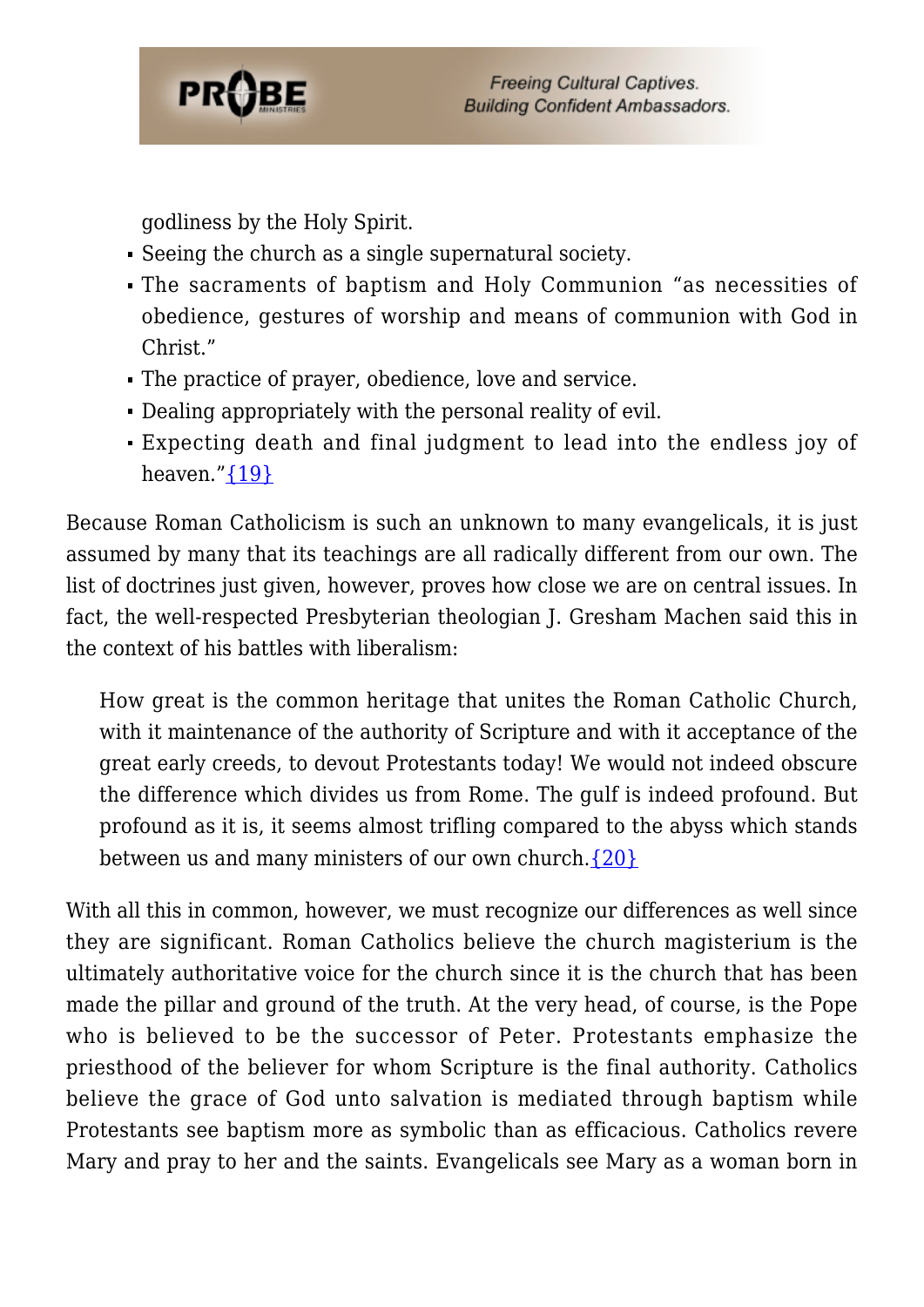

sin who committed sin herself, but who was specially blessed by  $God.$  [{21}](#page-18-13)

Probably the most important difference between Catholics and Protestants is over the matter of how a person is accepted before God. What does it *mean* to be justified? *How* is one justified? This was the whole issue of the Reformation for Martin Luther, according to Michael Horton.  $\{22\}$  If one's answer to the question, "What must I do to be saved?" is deficient, does it matter what else one believes? The answer to this will be determined by what one's goals are in seeking unity. Are we working on the project of ecclesial unity? Or are we concerned mostly with the culture war? Our disagreements are more significant for the former than for the latter.

What is the significance of our differences? The significance will relate to our goals for coming together. The big question in the new ecumenism is in what areas can we come together? In theology and then in cultural involvement? Or just in cultural involvement? Some are working hard to see where we agree and disagree theologically, even to the point of examining their own tradition to be certain they have it correct (at least, as they see it). Others believe that while we share many fundamental doctrinal beliefs, the divisions can't be overcome without actually becoming one visible church. Cultural involvement–cultural cobelligerency it has been called–becomes the focus of our unity.

Some readers might have a question nagging at them about now. That is this: If Catholics have a deficient understanding of the process of salvation, as we think they do, can they even *be* Christians? Shouldn't we be evangelizing them rather than working with them?

Surely there are individuals in the Catholic Church who have no reason to hope for heaven. But the same is true in Evangelical churches. Although of course we want to understand correctly and teach accurately the truth about justification, we must remember that we come to Christ through faith in Him, not on the basis of the correctness of our detailed doctrine of justification. How many new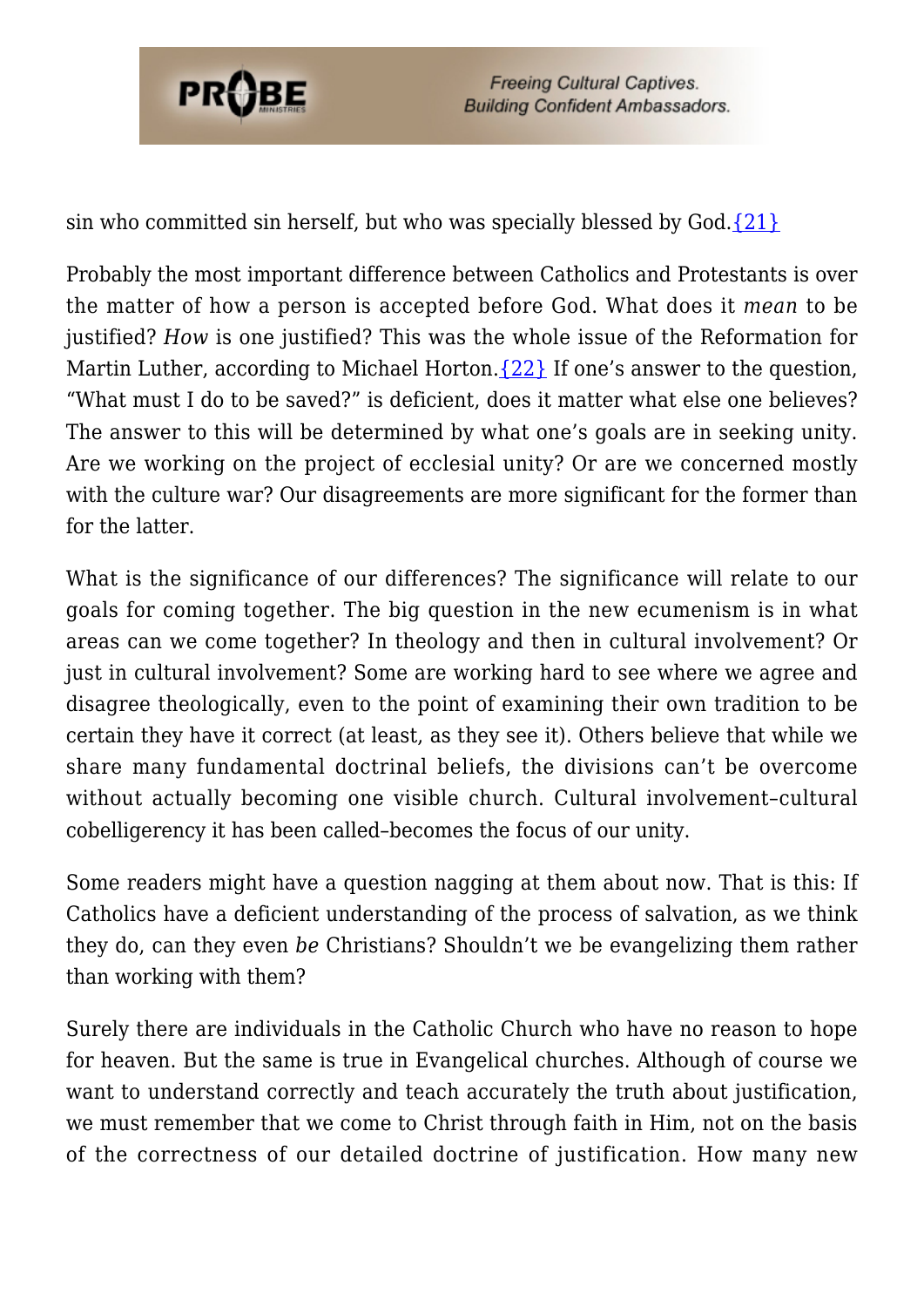

(genuine) converts in *any* tradition can explain justification? J.I. Packer chastises those who believe the mercy of God "rests on persons who are notionally correct."[{23}](#page-19-1) Having read some Catholic expositions of Scripture and devotional writing–even by the Pope himself–it is hard to believe I'm reading the words of the anti-Christ (something Protestants have been known to call the Pope) or that these writers aren't Christians at all. Again, this isn't to diminish the rightful significance of the doctrine of justification, but to seek a proper understanding of the importance of one's understanding of the doctrine before one can be saved.

There is no doubt that there are Christians in the Roman Catholic Church as assuredly as there are *non-*Christians in Evangelical churches. We should be about the task of evangelism everywhere. As with everyone our testimony should be clear to Catholics around us. If they indicate that they don't know Christ then we tell them how they can know him. What we dare not do is have the attitude, "Well, he's Catholic so he can't be saved."

# **Options for Unity**

I see three possible frameworks for unity. One is unity on the social/cultural/political level. In these areas we can bring conservative religious thinking to bear on the issues of the day. I think this is what Peter Kreeft is calling for in an article titled "Ecumenical Jihad," in which he broadens the circle enough to include Jews and Muslims.[{24}](#page-19-2)

The second option is full, ecclesial unity. The focus here is on Jesus' prayer for unity. As Christ is one, we are to be one. This goes beyond cooperation in the public square; this is a call for one Church–one visible institution. Neuhaus says we *are* one church, we just aren't acting like it. One writer points out that this kind of unity "is a 'costly act' involving the death and rebirth of existing confessional churches." ${25}$  Catholic theologian Avery Dulles believes that such full unity might be legitimate between groups that have a common heritage, such as Catholics and Eastern Orthodox. "But that goal is neither realistic nor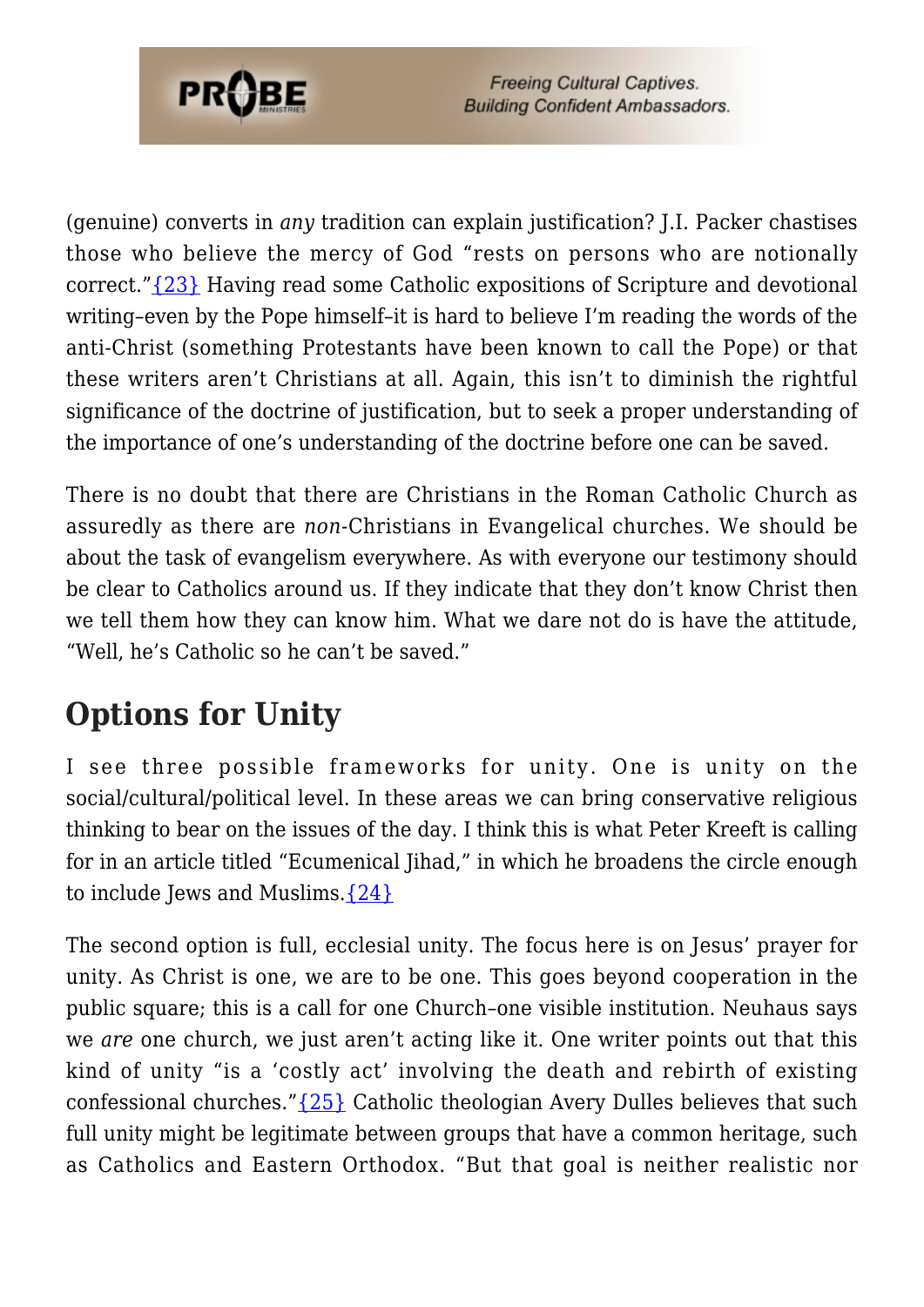

desirable for communities as widely separated as evangelicals and Catholics. For the present and the foreseeable future the two will continue to constitute distinct religious families."[{26}](#page-19-4) The stresses such a union would create would be too much.

A third possibility is a middle way between the first two. It involves the recognition of a mutually held Christian worldview with an acknowledgement and acceptance of our differences, and with a view to peace between traditions and teamwork in the culture war. Here, theology is important; evangelicals share something with Catholics that they don't with, say, Muslims who are morally conservative. These could stand with Abraham Kuyper, the Prime Minister of Holland in the late 19th century who said,

Now, in this conflict [against liberalism] Rome is not an antagonist, but stands on our side, inasmuch as she recognizes and maintains the Trinity, the Deity of Christ, the Cross as an atoning sacrifice, the scriptures as the Word of God, and the Ten Commandments. Therefore, let me ask if Romish theologians take up the sword to do valiant and skillful battle against the same tendency that we ourselves mean to fight to death, is it not the part of wisdom to accept the valuable help of their elucidation? $\{27\}$ 

Kuyper here was dealing with liberal theology. But the principle holds for the present context. If Kuyper could look to the Catholic Church for support in theological matters to some extent against liberal Protestants, surely we can join with them in speaking to and standing against a culture of practical atheism.

Joseph Cardinal Ratzinger has proposed a two-prong strategy for achieving church unity. The first task is complete, visible unity as called for in the "Decree on Ecumenism." Full unity, however, can only come about by a special work of the Holy Spirit. "The second task . . . is to pursue intermediate goals." He says:

It should be clear that we do not create unity, no more than we bring about righteousness by means of our works, but that on the other hand we should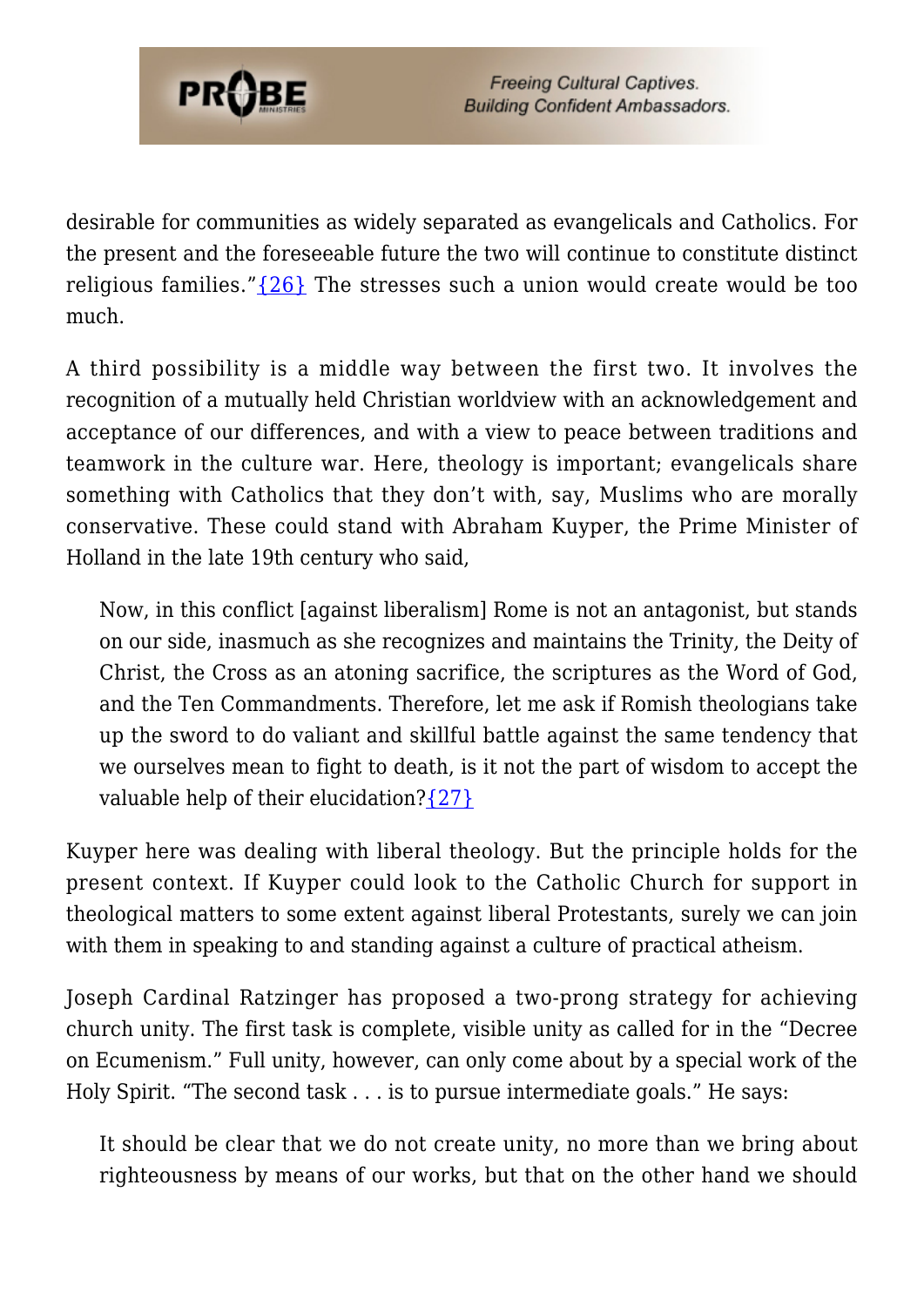

not sit around twiddling our thumbs. Here it would therefore be a question of continually learning afresh from the other as other while respecting his or her otherness[.{28}](#page-19-6)

Avery Dulles says that the heterogeneous community of Catholics and evangelicals still has much to do together. "They can join in their fundamental witness to Christ and the gospel. They can affirm together their acceptance of the apostolic faith enshrined in the creeds and dogmas of the early Church. . . . They can jointly protest against the false and debilitating creeds of militant secularism. In all these ways they can savor and deepen the unity that is already theirs in Christ." $\{29\}$ 

Dulles offers some advice on what to do in this interim period.  $\{30\}$  I'll let them stand without comment:

- Seek to correct misunderstandings about the other tradition.
- Be surprised at the graciousness of God, who continues to bestow his favors even upon those whose faith comes to expression in ways that we may consider faulty.
- Respect each other's freedom and integrity.
- Instead of following the path of reduction to some common denominator, the parties should pursue an ecumenism of mutual enrichment, asking how much they can give to, and receive from, one another.
- Rejoice at the very significant bonds of faith and practice that already unite us, notwithstanding our differences. (Reading the same Scriptures, confessing the same Triune God and Jesus as true God and true man, etc.)
- We can engage in joint witness in our social action.
- Pray for the work of the Spirit in restoring unity, and rest in knowing it has to be His work and not ours.

## *Protesting Voices*

Not all Evangelical scholars and church leaders are in favor of the Roman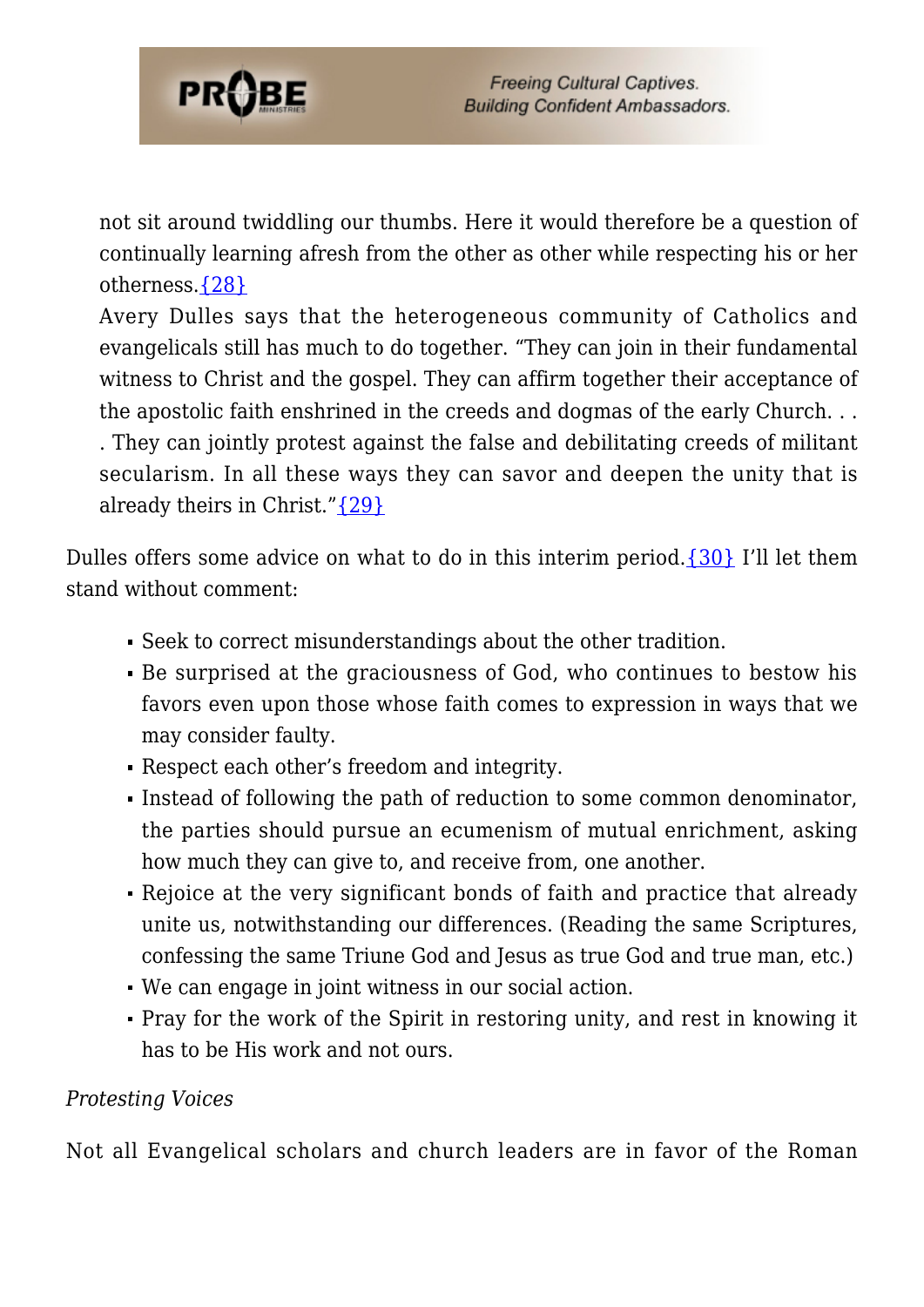

Catholic/Evangelical dialogue, at least with the document "Evangelicals and Catholics Together." Such well-known representatives as R.C. Sproul, John MacArthur, Michael Horton, and D. James Kennedy have taken issue with important parts of this document.

The basis of the *ECT* dialogue was the conviction that "Evangelicals and Catholics are brothers and sisters in Christ." $\{31\}$  It was upon this foundation that the two groups came together to consider a Christian response to current social issues. But some question whether such a sweeping statement is correct. Are we really "brothers and sisters in Christ"?

MacArthur presents the central concerns in an article in the journal of The Master's Seminary, of which he is president. He believes "Evangelicals and Catholics Together" was so concerned about social issues that it downplayed and compromised key doctrines.

The fundamental issue is the matter of justification. Are we saved by faith plus works, or by faith alone? Is justification *imputed* or *infused* (Are we *declared* righteous or are we *made* righteous?)? The Council of Trent, convened by the Roman Church in the late 16th century, anathematized those who believe "that faith alone in the divine promises is sufficient for the obtaining of grace" (*Trent,* sess. 7, canon 8)."[{32}](#page-19-10) *Trent* also made plain that justification is obtained through the sacrament of baptism (*Trent,* sess. 6, chap. 7).[{33}](#page-19-11) Furthermore, the Roman Church holds that justification is an ongoing process by which we are *made* righteous, not a declaration that we *are* righteous. MacArthur contends that this constitutes a different gospel.

R.C. Sproul says this: "The question in the sixteenth century remains in dispute. Is justification by faith alone a necessary and essential element of the gospel? Must a church confess *sola fide* in order to be a true church? Or can a church reject or condemn justification by faith alone and still be a true church? The Reformers certainly did not think so. Apparently the framers and signers of ECT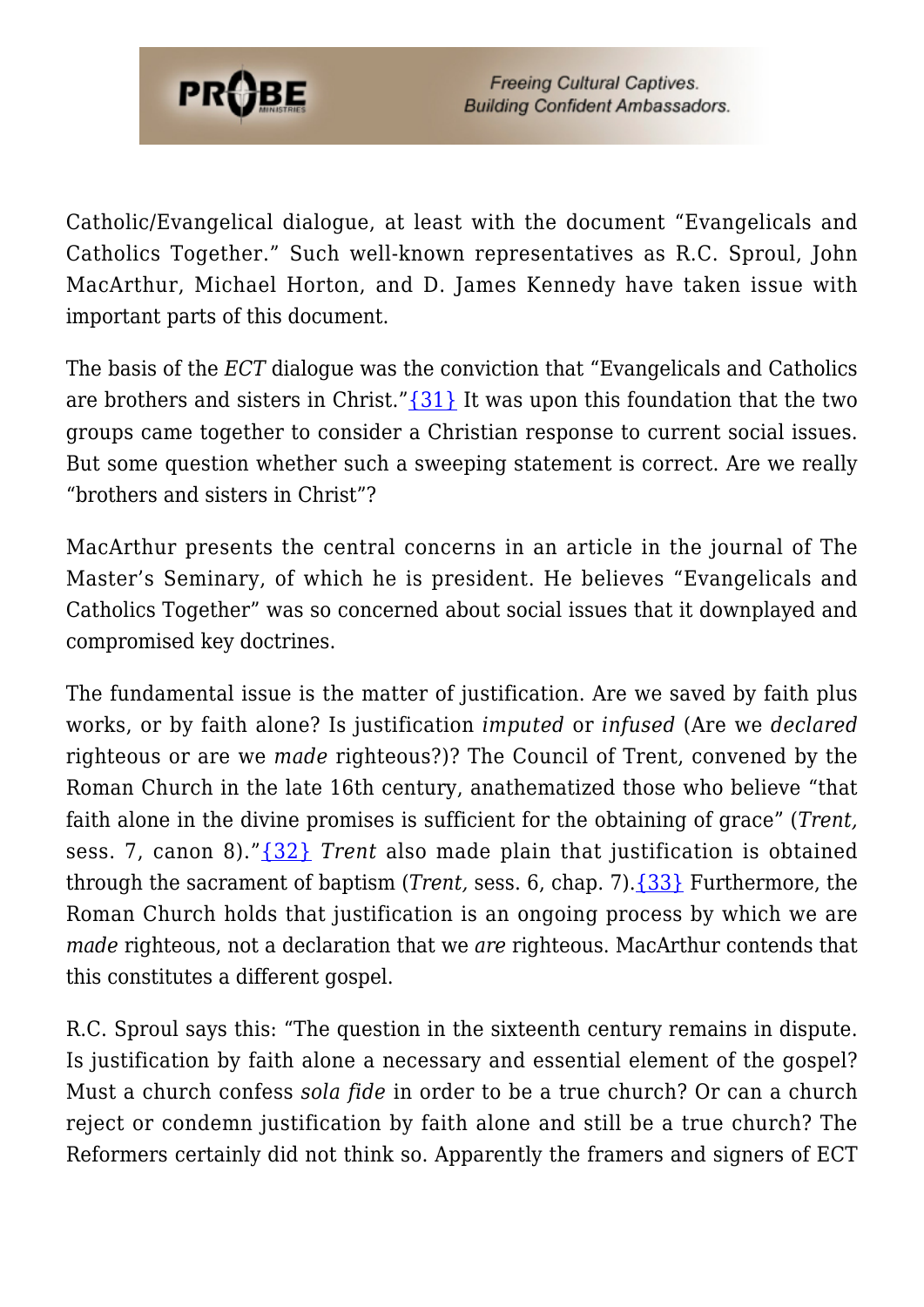

think otherwise."[{34}](#page-19-12)

MacArthur insists that, even though we might all be able to recite the Apostles' Creed together, if we differ on the core matter of the Gospel we're talking about different religions altogether. If Evangelicalism and Roman Catholicism are different religions, how can we claim to be "brothers and sisters in Christ"[?{35}](#page-19-13)

Thus, there are some who believe the dialogue between Evangelicals and Roman Catholics to be a misbegotten venture. However, even among those who take a strong position on the Reformation view of justification, there are some who still see some value in finding common cause with Catholics on social matters. For example, a statement signed by John Armstrong, the late James Montgomery Boice, Michael Horton, and R.C. Sproul among others–who also signed "An Appeal to Fellow Evangelicals," a strong statement against the Roman view of justification–says this: "The extent of the creedal consensus that binds orthodox Evangelicals and Roman Catholics together warrants the making of common cause on moral and cultural issues in society. Roman Catholics and Evangelicals have every reason to join minds, hearts, and hands when Christian values and behavioral patterns are at stake." This doesn't preclude, however, the priority of the fulfillment of the Great Commission.[{36}](#page-20-0)

# **The Importance of the Issue**

There are several reasons why the current conversations between Evangelicals and Catholics (and Eastern Orthodox as well) are important. First is simply the reaffirmation of what we believe. In this day of skepticism about the possibility of knowing what is true at all, and the practice of many of picking and choosing beliefs according to their practical functionality, it is good to think carefully through what we believe and why. A woman I know told me she doesn't concern herself with all those denominational differences. "I just love Jesus," she said. "Just give me Jesus." One gets the sense from all that is taught us in Scripture that *Jesus* wants us to have more, meaning a more fleshed-out understanding of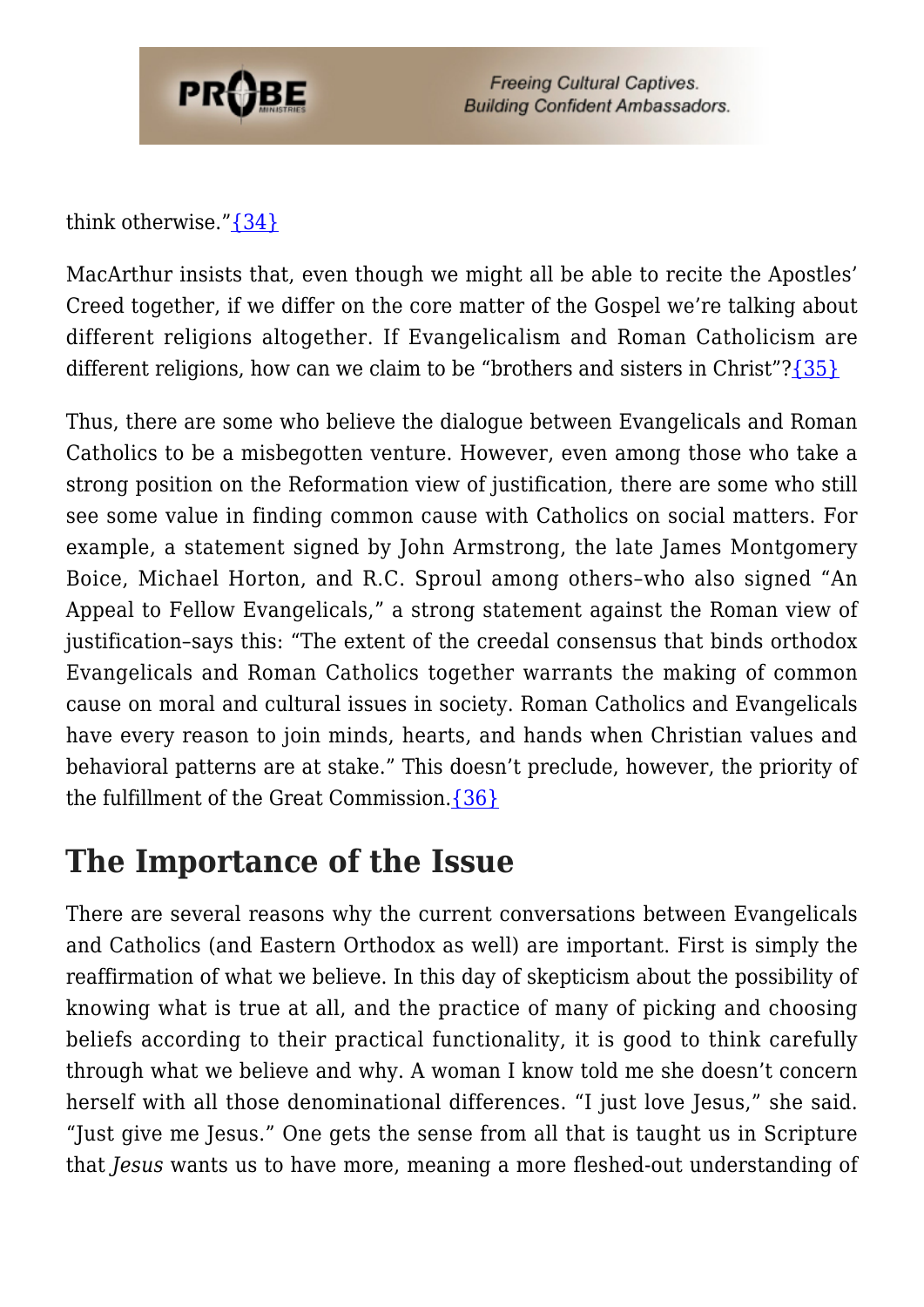

God and His ways. As we review our likenesses and differences with Roman Catholics we're forced to come to a deeper understanding of our own beliefs.

We also have Jesus' high priestly prayer in which he prays fervently for unity in his body. Was he serious? Is it good enough to simply say "Well, the Roman Church differs in its doctrine of justification so they can't be Christians," and turn away from them? Or to keep a distance from them because they believe differently on some things? While not giving up our own convictions, isn't it worthwhile taking the time to be sure about our own beliefs and those of others before saying Jesus' prayer doesn't apply?

J.I. Packer says this: "However much historic splits may have been justified as the only way to preserve faith, wisdom and spiritual life intact at a particular time, continuing them in complacency and without unease is unwarrantable." $\{37\}$  A simple recognition of the common ground upon which we stand would be a step forward in answering Jesus' prayer. The debates which will follow as our differences are once again made clear can further us in our theological understanding and our kingdom connectedness.

Of course, the culture war which brought about this discussion in the first place is another good reason for coming together. Discovering our similarities in moral understanding will open doors of cooperative ministry and witness in society. Chuck Colson believes that the only solution to the current cultural crisis "is a recultivation of conscience."[{38}](#page-20-2) How can the conscience be recultivated? "At root, every issue that divides the American people," Colson says, "is religious in essence." {39} It will take a recultivation of the knowledge of God to bring about change. Sharing the same basic worldview, we can speak together in the public square on the issues of the day.

Finally, consider what we can learn from one another. Evangelicals can profit from the deep theological and philosophical study of Catholic scholars, while Catholics can learn from Evangelicals about in-depth Bible study. Evangelicals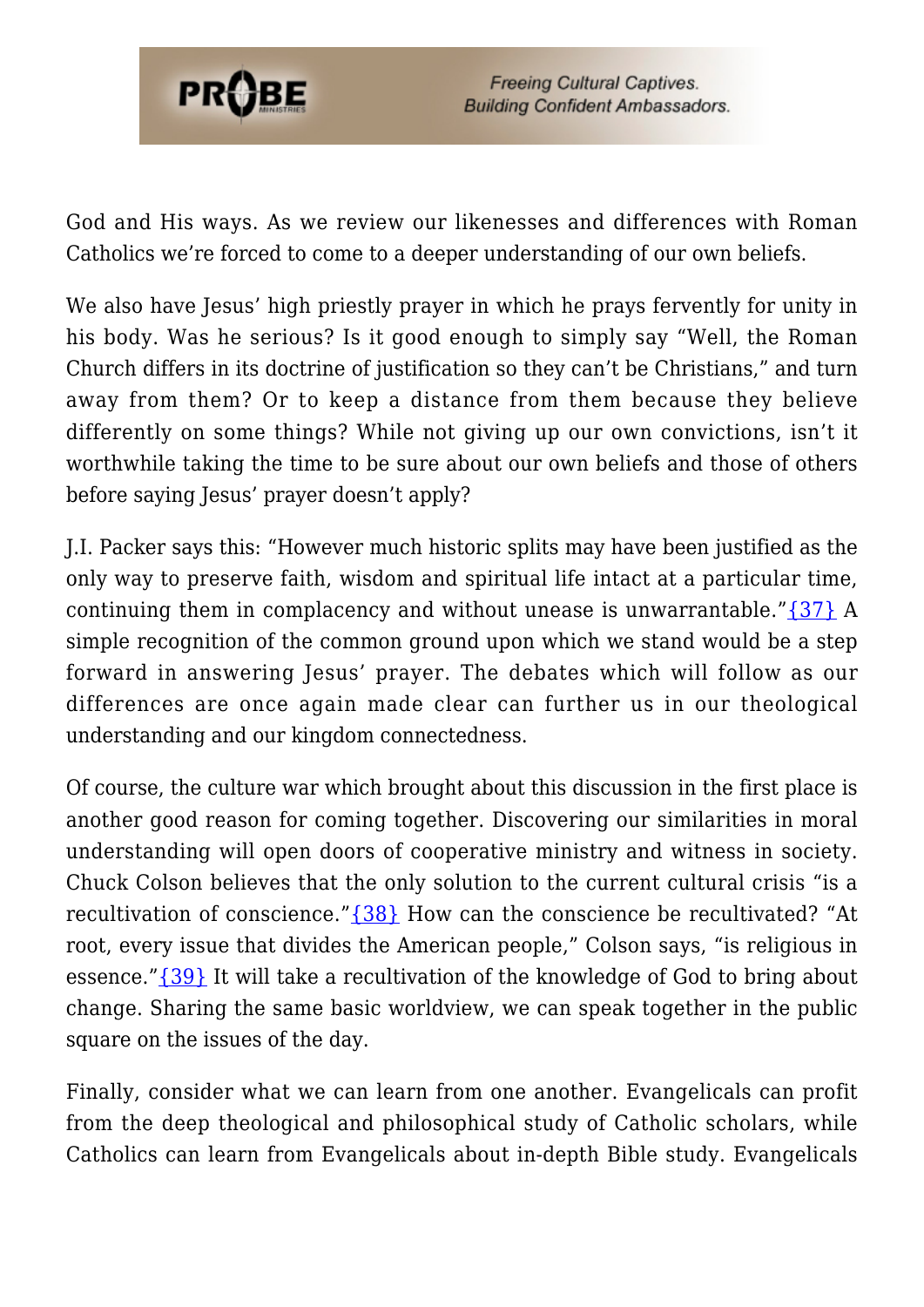

can learn from Catholics what it is to be a community of believers since, for them, the Church has the emphasis over the individual. Catholics, on the other hand, can learn from Evangelicals what it means to have a personal walk with Christ.

In sum, there are important, legitimate discussions or debates which must be held in the Church over theological issues. But such discussions can only be held if we are talking to each other. We are obligated to our Lord to seek the unity for which He prayed. This isn't a unity of convenience, but a unity based upon truth. If one studies the issues closely and determines that our differences are too great to permit any coming together on the ecclesial level, at least one should see the value of joining together on the cultural level–of speaking the truth about the one true God who sent his only Son to redeem mankind, and who has revealed his moral standard in nature and Scripture, a standard which will be ignored to our destruction.

## **Notes**

<span id="page-17-4"></span>1. The Evangelical/Roman Catholic dialogue is a serious matter. Although this article isn't presented as a critique, it was thought that the lack of a protesting voice in the original article might imply this writer's (and Probe's) full endorsement of the dialogue, or even an implicit endorsement of ecclesial unity. A conversation that brings into question the central issue of the Reformation, justification by faith, deserves close scrutiny. Thus, a revision was made to the original article to include a few protesting voices.

<span id="page-17-0"></span>2. Charles Colson, "The Common Cultural Task: The Culture War from a Protestant Perspective, " in Charles Colson and Richard John Neuhaus, eds., *Evangelicals and Catholics Together: Toward a Common Mission* (Dallas, TX: Word Publishing, 1995), 7ff.

3. Ibid., 10.

<span id="page-17-1"></span>4. Ibid., 2.

<span id="page-17-3"></span><span id="page-17-2"></span>5. Although this movement now includes the Eastern Orthodox Church, in this article I'll focus on Evangelical/Catholic relations.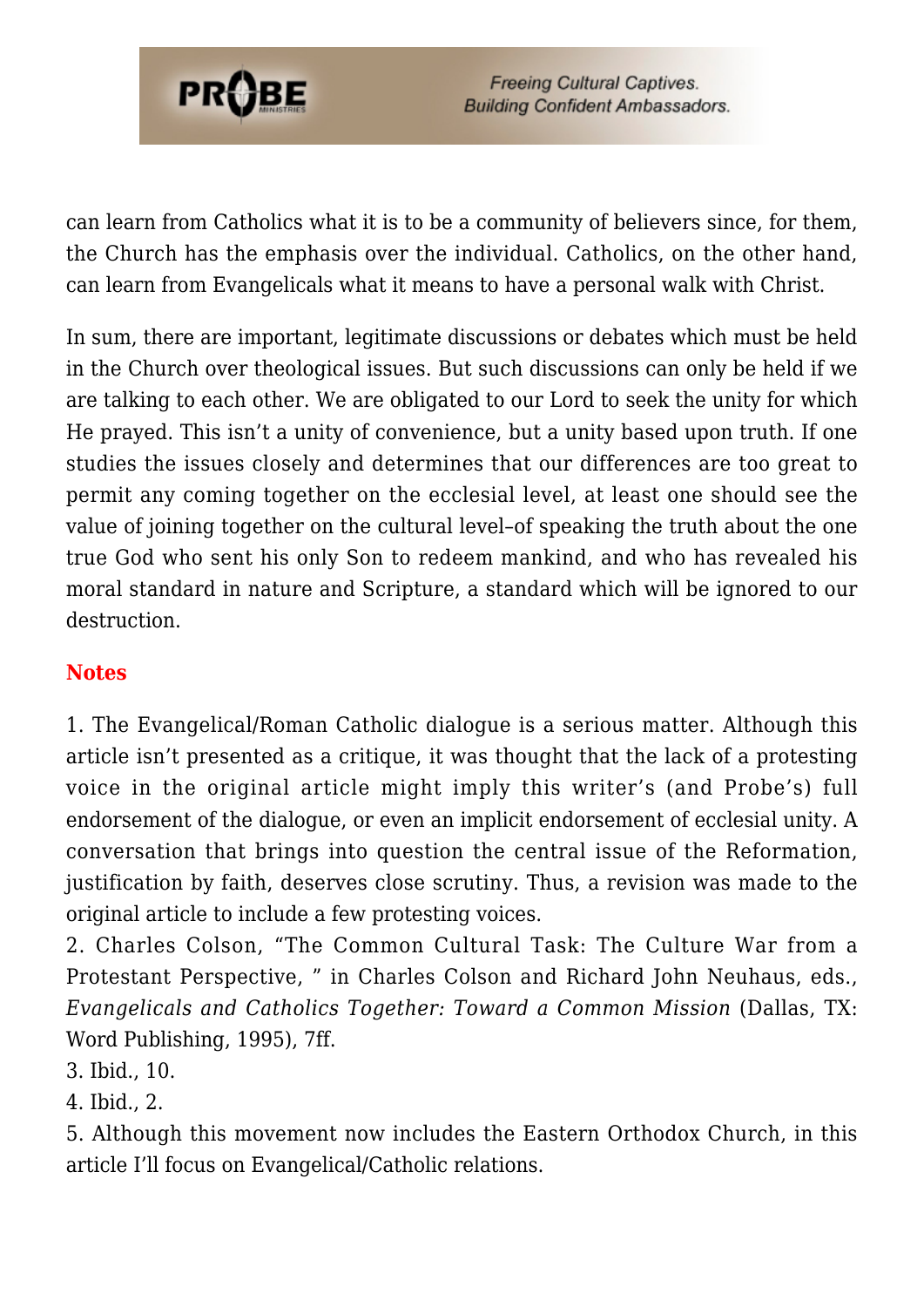

6. Richard John Neuhaus, "A New Thing: Ecumenism at the Threshold of the Third Millennium," in James S. Cutsinger, *Reclaiming the Great Tradition: Evangelicals, Catholics and Orthodox in*

*Dialogue* (Downers Grove: InterVarsity Press, 1997), 54-55.

<span id="page-18-0"></span>7. Richard John Neuhaus, "That They May Be One: Prospects for Unity in the 21st Century," a paper delivered at the conference "Christian Unity and the Divisions We Must Sustain," Nov. 9, 2001. Tom Oden puts the starting date for the old ecumenism as 1948.

<span id="page-18-1"></span>8. Tom Oden, "The New Ecumenism and Christian Witness to Society," Pt. 1, a revision of an address delivered Oct. 1, 2001 on the 20th anniversary of the founding of The Institute on Religion and Democracy. Downloaded from www.ird-renew.org/news/NewsPrint.cfm?ID=214&c=4 on December 3, 2001. 9. Ibid.

<span id="page-18-3"></span><span id="page-18-2"></span>10. Ibid.

<span id="page-18-4"></span>11. "Evangelicals and Catholics Together: The Christian Mission in the Third Millennium," First Things 43 (May 1994) 15-22.

<span id="page-18-5"></span>12. Packer defended his decision to sign the document in "Why I Signed It," *Christianity Today*. December 12, 1994, 34-37.

<span id="page-18-6"></span>13. For example, R.C. Sproul, *Getting the Gospel Right: The Tie That Binds Evangelicals Together* (Grand Rapids: Baker Books, 1999).

<span id="page-18-7"></span>14. For a different twist on the doctrine from an evangelical Protestant, see S. M. Hutchens, "Getting Justification Right," *Touchstone*, July/August 2000, 41-46.

<span id="page-18-8"></span>15. Rose Hill College is closely tied to the Orthodox tradition.

<span id="page-18-9"></span>16. James S. Cutsinger, "Introduction: Finding the Center, in Cutsinger, ed. *Reclaiming*, 10.

<span id="page-18-10"></span>17. Neuhaus, "A New Thing," 57.

<span id="page-18-11"></span>18. Oden, "The New Ecumenism."

<span id="page-18-12"></span>19. J.I. Packer, "On from Orr: Cultural Crisis, Rational Realism and Incarnational Ontology," in Cutsinger, 156.

<span id="page-18-13"></span>20. J. Gresham Machen, *Christianity and Liberalism* (New York: Macmillan, 1924), 52; quoted in Colson, 39-40.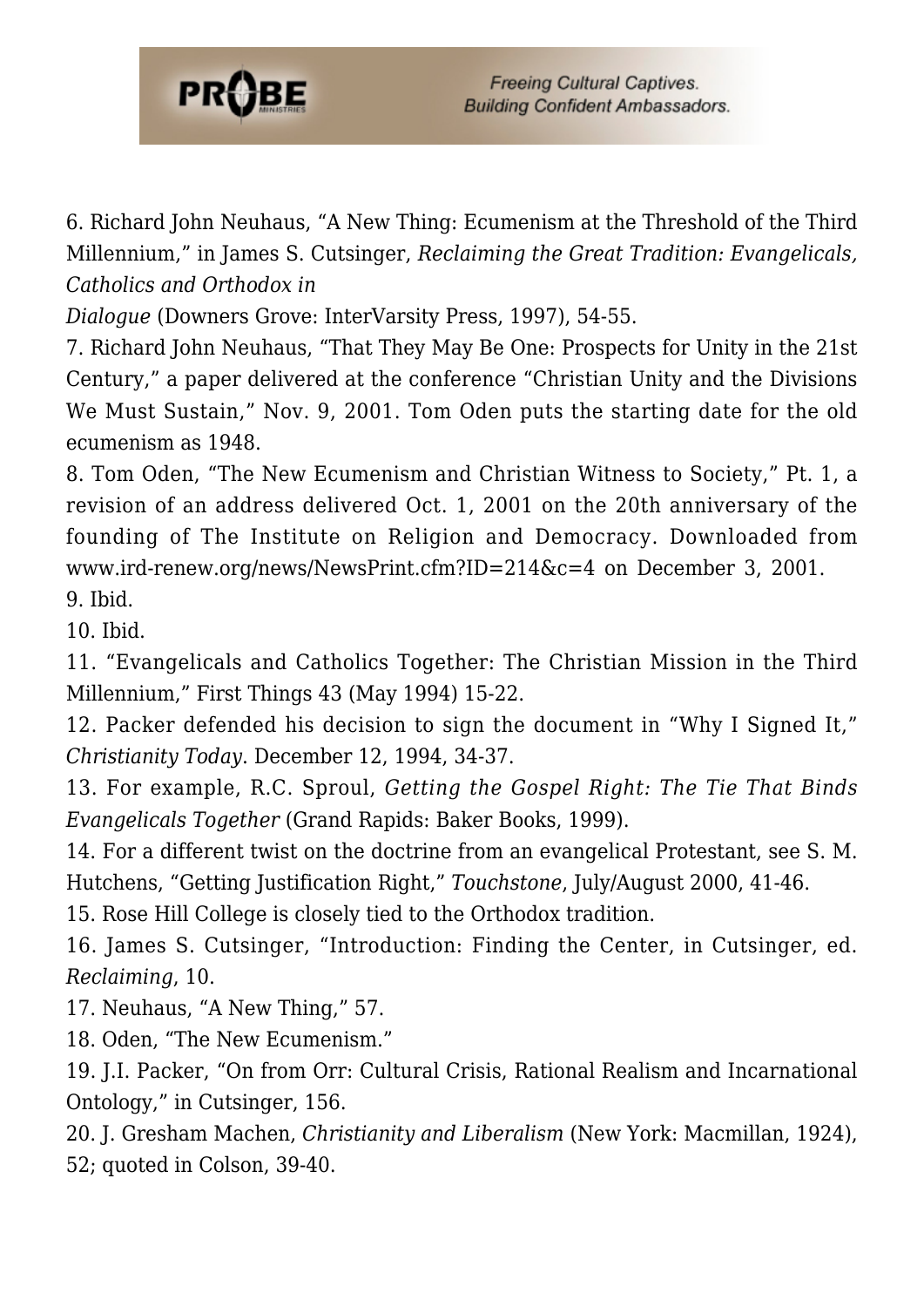

21. From discussions with former Catholics I have gotten the impression that there is a difference between authoritative Catholic theology and the beliefs of lay Catholics. We cannot take up this matter here. I'll just note that I am looking to the writings of Catholic theologians and, in particular, to the Catholic catechism for the teachings of the Church.

<span id="page-19-0"></span>22. Michael S. Horton, "What Still Keeps Us Apart?" in John Armstrong, ed., *Roman Catholicism: Evangelical Protestants Analyze What Divides and Unites Us* (Chicago: Moody, 1994), 251.

<span id="page-19-1"></span>23. Packer, "On from Orr," 174.

<span id="page-19-2"></span>24. Peter Kreeft, "Ecumenical Jihad," Cutsinger, ed., chap. 1.

<span id="page-19-3"></span>25. Avery Dulles, "The Unity for Which We Hope," in Colson and Neuhaus, *Evangelicals and Catholics*, 116-17. Dulles here provides a more detailed description of this kind of unity. Dulles discusses six different kinds of unity. 26. Ibid., 143.

<span id="page-19-5"></span><span id="page-19-4"></span>27. Abraham Kuyper, Calvinism and the Future (Princeton, N.J.: Princeton University Press, 1898), 183-84; quoted in Colson, 39.

<span id="page-19-6"></span>28. Joseph Cardinal Ratzinger, Church, Ecumenism and Politics: New Essays in Ecclesiology (New York: Crossroad, 1988), 98, quoted in Dulles, "The Unity for Which We Hope," 137-38.

<span id="page-19-7"></span>29. Dulles, "Unity," 144.

<span id="page-19-8"></span>30. Ibid., 138-140. He gives ten; I've included seven.

<span id="page-19-9"></span>31. Colson, *Evangelicals and Catholics,* xviii.

<span id="page-19-10"></span>32. John F. MacArthur, "Evangelicals and Catholics Together," The Master's Seminary Journal 6/1 (Spring 1995): 30. See also R.C. Sproul, *Faith Alone: The Evangelical Doctrine of Justification* (Grand Rapids: Baker, 1995).

<span id="page-19-11"></span>33. MacArthur, 28.

<span id="page-19-12"></span>34. Sproul, *Faith Alone,* 30.

<span id="page-19-13"></span>35. It should be noted that, because of protests such as those of MacArthur, Sproul and others, key signers of the document later issued a statement in which they affirmed their commitment to the doctrines of "substitutionary atonement and [the] imputed righteousness of Christ, leading to a full assurance of eternal